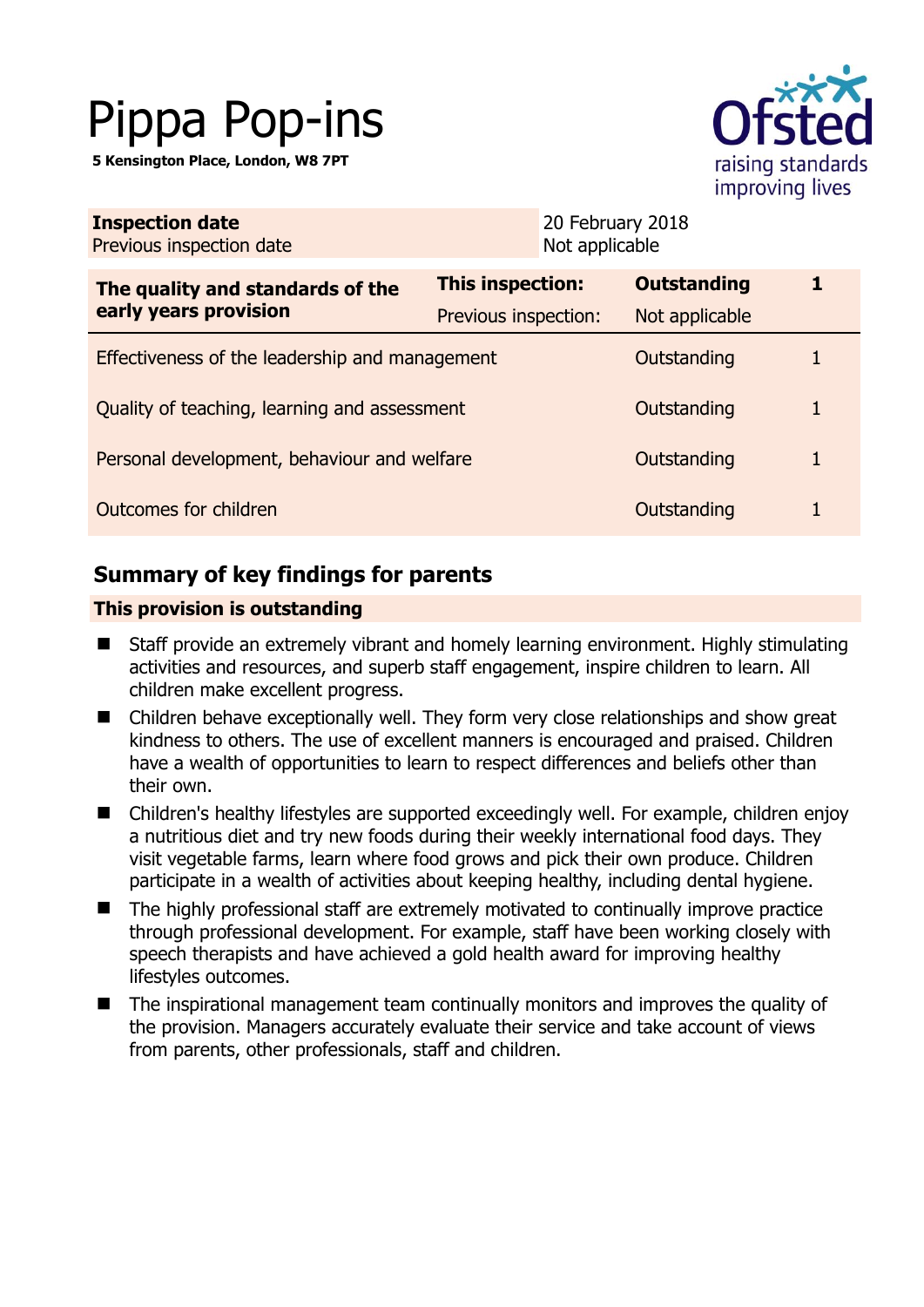## **What the setting needs to do to improve further**

### **To further improve the quality of the early years provision the provider should:**

**I** implement plans to work even more closely with parents to find out more about children's learning at home.

## **Inspection activities**

- The inspector observed staff teaching practices and children's learning experiences, indoors and outdoors.
- The inspector completed joint observations with the manager and principal.
- $\blacksquare$  The inspector held a meeting with the manager and principal. She viewed documentation, including suitability checks and qualifications of staff and selfevaluation.
- The inspector viewed a sample of children's development records.
- The inspector spoke to staff, parents, carers and children as part of the inspection and took account of their views.

#### **Inspector**

Deborah Orchard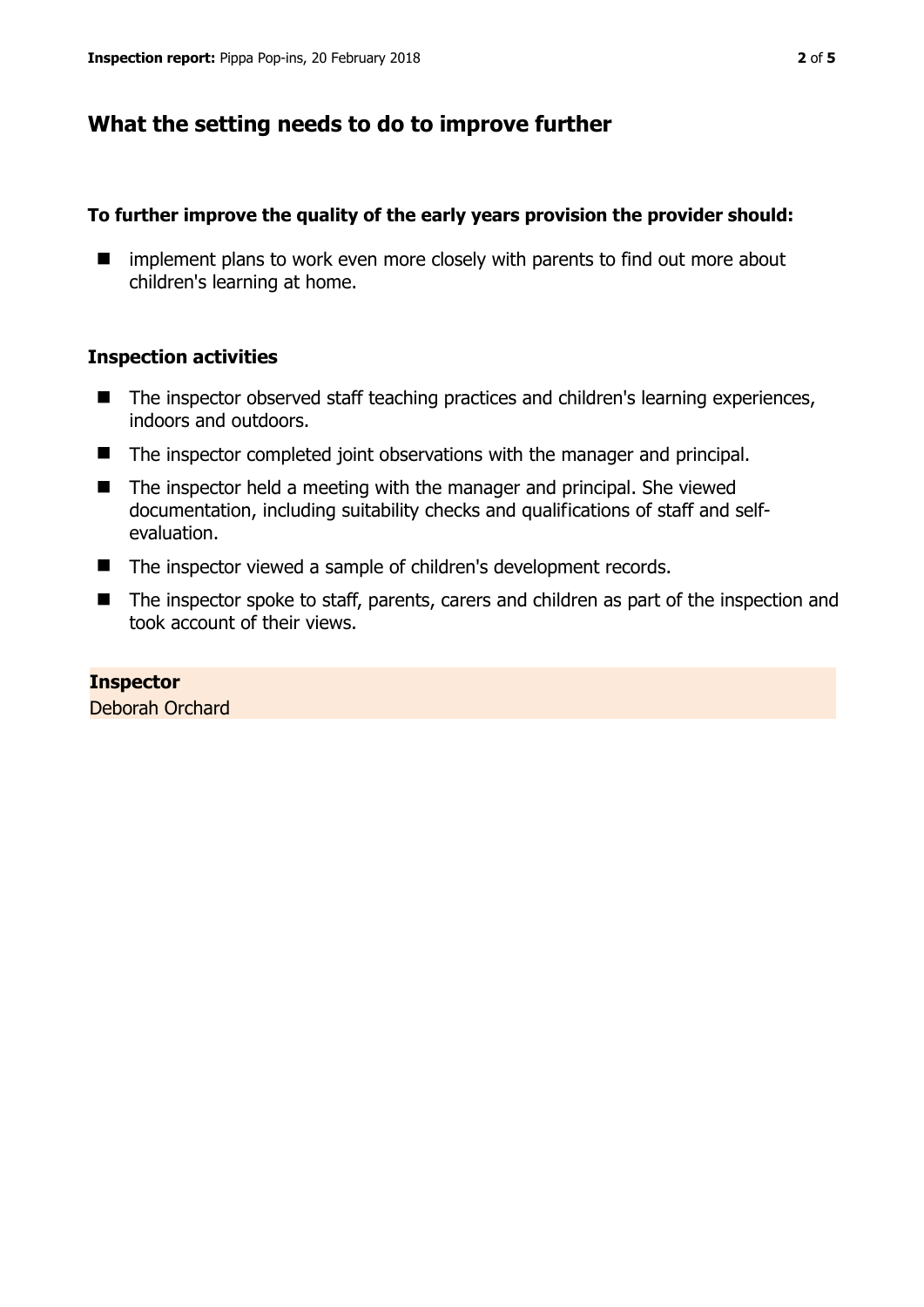## **Inspection findings**

## **Effectiveness of the leadership and management is outstanding**

The arrangements for safeguarding are effective. All staff have recently completed up-todate safeguarding training and have a highly secure knowledge of safeguarding procedures. They fully understand how to act in the event of a concern about a child's welfare. Staff work very closely with other professionals to ensure any gaps in children's learning are rapidly identified and closed. For example, they work closely with speech therapists to support children's communication. Staff share links with local schools to help prepare children for school. The staff build highly effective partnerships with parents. The staff keep parents fully informed about their children's progress and activities. Parents are highly complimentary about the nursery. Staff have plans to work even more closely with parents to continue to find out more about children's learning at home.

## **Quality of teaching, learning and assessment is outstanding**

The staff closely observe and monitor children's development. They know the children's interests very well and meticulously plan for their unique needs. Children's communication skills are supported exceptionally well. For example, staff introduce a wealth of new vocabulary and ask questions during activities. They use visual timetables to support younger children and children who speak English as an additional language. Younger children excitedly join in action songs. They squeal with delight as they pretend to be animals. Older children have fabulous opportunities to investigate. For example, they plant seeds and learn about nature and life cycles. They explore colours as they mix paint and observe change. Children's learning experiences are enhanced further through an extensive range of additional activities delivered by external visitors, such as music, nature, French and drama.

#### **Personal development, behaviour and welfare are outstanding**

Staff provide superb support for children's emotional well-being. Children are very comfortable in this nurturing environment. Young children settle quickly and develop a real sense of belonging. They snuggle up to staff and enjoy looking at photographs of familiar people. Children greatly benefit from frequent opportunities to learn outside. They have great fun squirting water from bottles and dig in the mud. Children participate in an extensive range of physical activities and develop skills using a variety of equipment.

## **Outcomes for children are outstanding**

Children are confident, exceptionally engaged and motivated to learn. For example, they contribute ideas and persevere during focused activities. They rapidly learn to recognise letters and numbers. All children, including those who have special educational needs (SEN) and/or disabilities and children who speak English as an additional language, are extremely well prepared for the next stage in their learning, including their eventual move to school.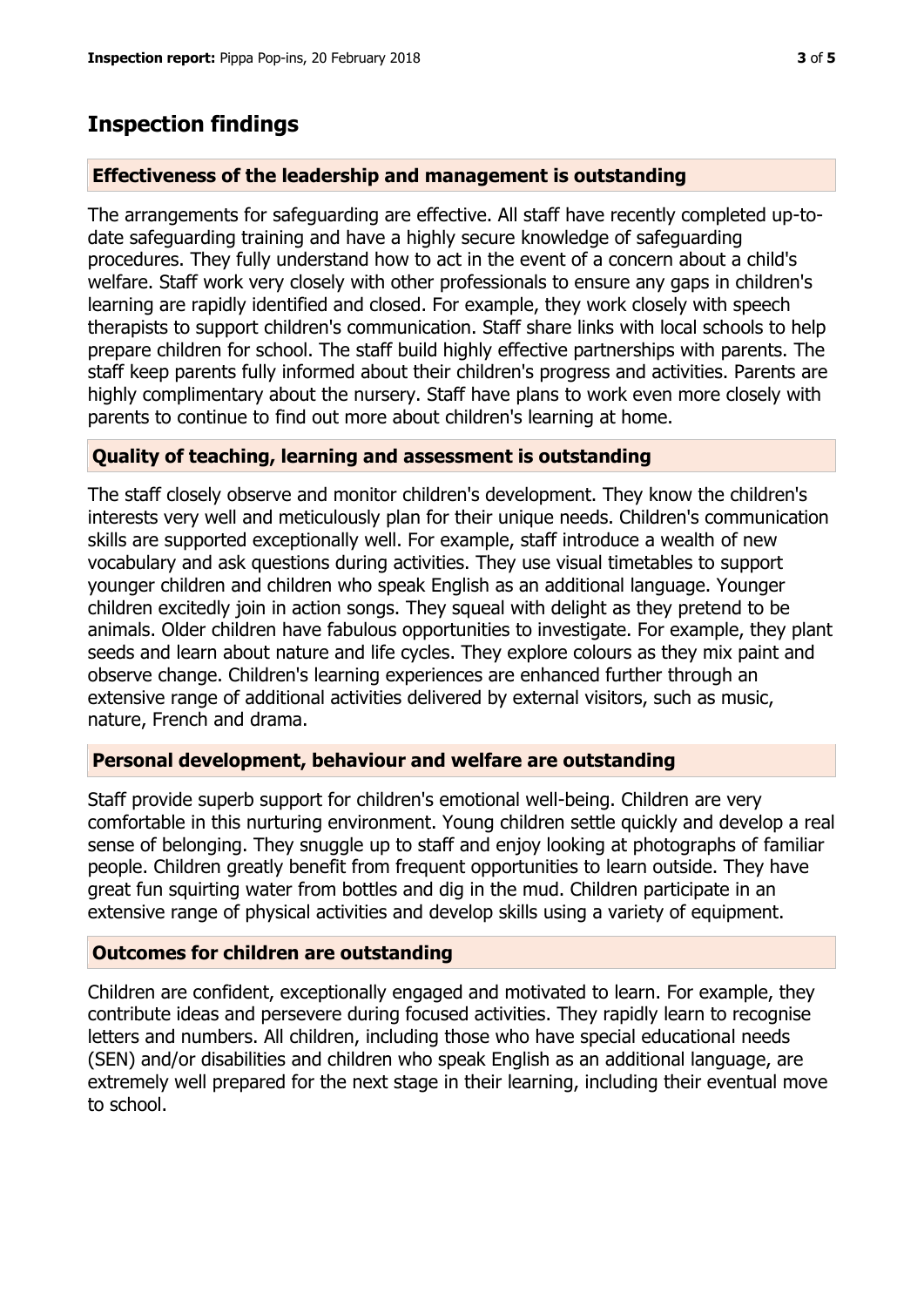## **Setting details**

| Unique reference number                             | EY489562                                               |  |
|-----------------------------------------------------|--------------------------------------------------------|--|
| <b>Local authority</b>                              | Kensington & Chelsea                                   |  |
| <b>Inspection number</b>                            | 1026304                                                |  |
| <b>Type of provision</b>                            | Sessional provision                                    |  |
| Day care type                                       | Childcare - Non-Domestic                               |  |
| <b>Registers</b>                                    | Early Years Register, Compulsory Childcare<br>Register |  |
| Age range of children                               | $1 - 8$                                                |  |
| <b>Total number of places</b>                       | 67                                                     |  |
| Number of children on roll                          | 109                                                    |  |
| Name of registered person                           | Poppins Nurseries Limited                              |  |
| <b>Registered person unique</b><br>reference number | RP909635                                               |  |
| <b>Date of previous inspection</b>                  | Not applicable                                         |  |
| <b>Telephone number</b>                             | 020 7731 1445                                          |  |

Pippa Pop-ins nursery registered in 2015. It is located in Notting Hill, in the London Borough of Kensington and Chelsea. The nursery operates on weekdays from 8am to 6pm and also offers part-time morning and afternoon sessions. The nursery provides funded early education for three- and four-year-old children. There are 22 members of staff, of whom, one holds early years professional status and two hold qualified teacher status. The manager holds a qualification at level 4 and the remaining staff hold qualifications between level 2 and level 6. The nursery also employs a cook and two housekeepers. The Montessori ethos is incorporated into the curriculum.

This inspection was carried out by Ofsted under sections 49 and 50 of the Childcare Act 2006 on the quality and standards of provision that is registered on the Early Years Register. The registered person must ensure that this provision complies with the statutory framework for children's learning, development and care, known as the early years foundation stage.

Any complaints about the inspection or the report should be made following the procedures set out in the guidance 'Complaints procedure: raising concerns and making complaints about Ofsted', which is available from Ofsted's website: www.gov.uk/government/organisations/ofsted. If you would like Ofsted to send you a copy of the guidance, please telephone 0300 123 4234, or email enquiries@ofsted.gov.uk.